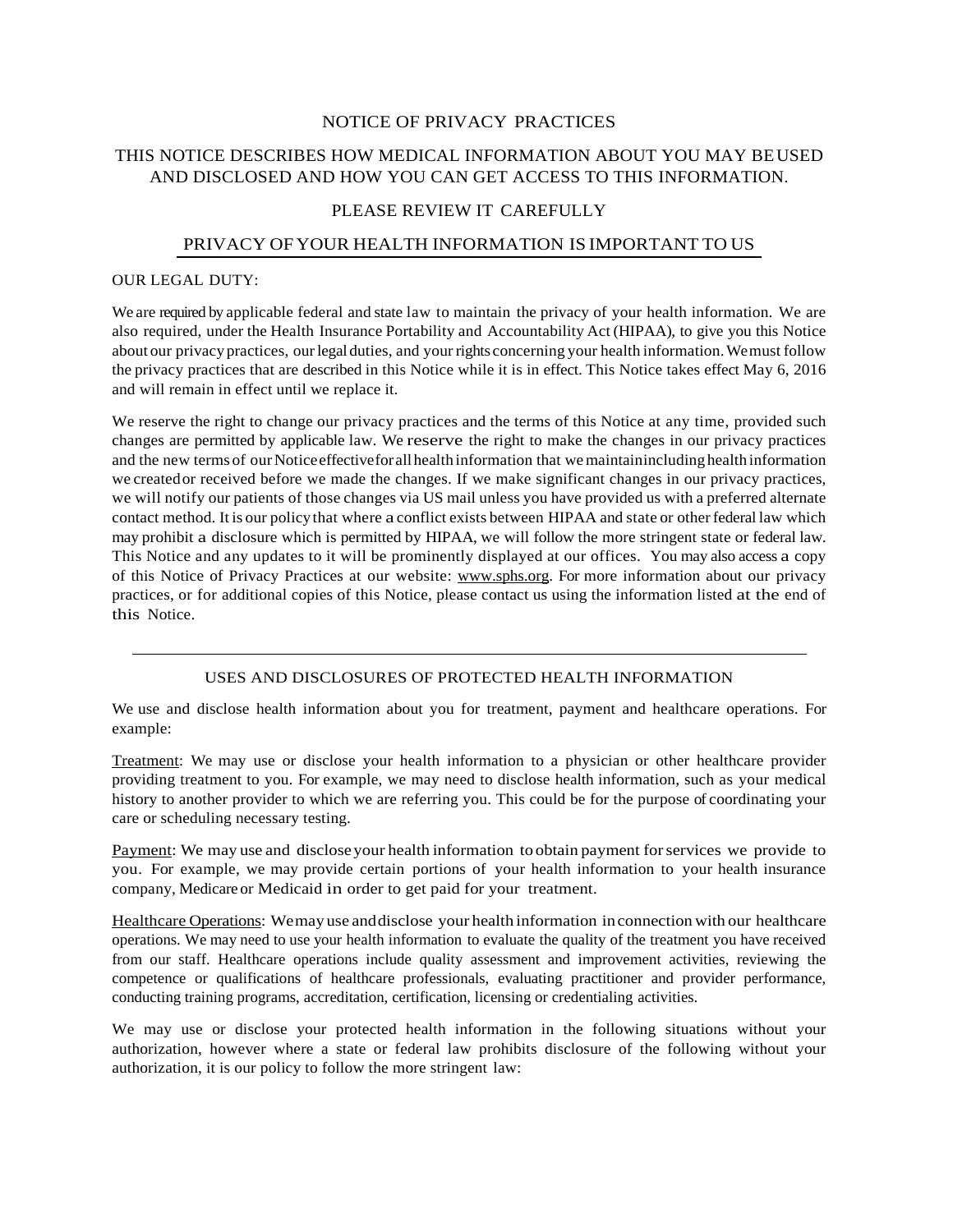Required by Law: We may use or disclose your health information when we are required to do so by law. When a disclosure is required by federal, state or local law, in judicial or administrative proceedings or by law enforcement. For example, we may disclose your information if ordered by a court or if the law requires reporting of that type of information to a government agency or law enforcement agency.

Abuse or Neglect: We may disclose your health information to appropriate authorities if we reasonably believe that you are a possible victim of abuse, or neglect, or domestic violence or the possible victim of other crimes.

Public-Health: We are required by law to report information about certain diseases and about any deaths to government agencies that collect that information. We may disclose your health information to the extent necessary to avert a serious threat to your health or safety or the health or safety of others.

Health Oversight: For example, we will need to provide your health information if requested to do so by a county or state when they oversee the program in which you receive care. We will also need to provide information to government agencies that have the right to inspect our offices and or investigate health care practices.

National Security: We may disclose to military authorities the health information of Armed Forces personnel under certain circumstances. We may disclose to authorized federal officials health information required for lawful intelligence, counter intelligence, and other national security activities. We may disclose to a correctional institution or law enforcement official having lawful custody of protected health information of an inmate or consumer under certain circumstances.

Death and Organ Donation: We may disclose the medical information of a deceased person to a coroner, medical examiner, funeral director, or organ procurement organization for certain purposes.

Worker's Compensation: We may disclose health information to the extent authorized by and to the extent necessary to comply with laws relating to worker's compensation or other similar programs established by law.

Required Uses and Disclosures: We must make disclosures to you and when required by the Secretary of the Department of Health and Human Services to investigate or determine our compliance.

We may contact you to provide appointment reminders: We may use or disclose Protected Health Information to contact you to provide a reminder to you about an appointment you have for service or medical care.

Business Associates: We may share your health information with other individuals or entities called "business associates," who perform services on our behalf. The business associate must agree in writing to protect the confidentiality of the information. For example, we may share your health information with an outside billing company that we contract with to perform a billing function.

Marketing: We may contact you with information about treatment, services or products. We may use or disclose Protected Health Information to manage or coordinate your healthcare. This may include telling you about treatment, services or products. For example, if you are diagnosed with diabetes we may tell you about nutritional and other counseling services that may be of interest to you.

Fundraising: We may contact you as part of a fundraising effort. We will limit our use and disclosure to your demographic information and the dates of your service. We may disclose this information to a business associate or foundation as part of our fundraising activities. For example, you may receive a letter from us, a business associate or foundation asking for a donation to support enhancing consumer care and treatment. Any fund-raising materials will explain how you can tell us, a business associate, or a foundation that you do not want to be contacted in the future.

To Your Family and Friends: We must disclose your health information to you, as described in the Consumer Rights section of this Notice. If you agree that we may do so, we may disclose your health information to a family member, friend or other person to the extent necessary to help with your healthcare or with payment to your healthcare provider.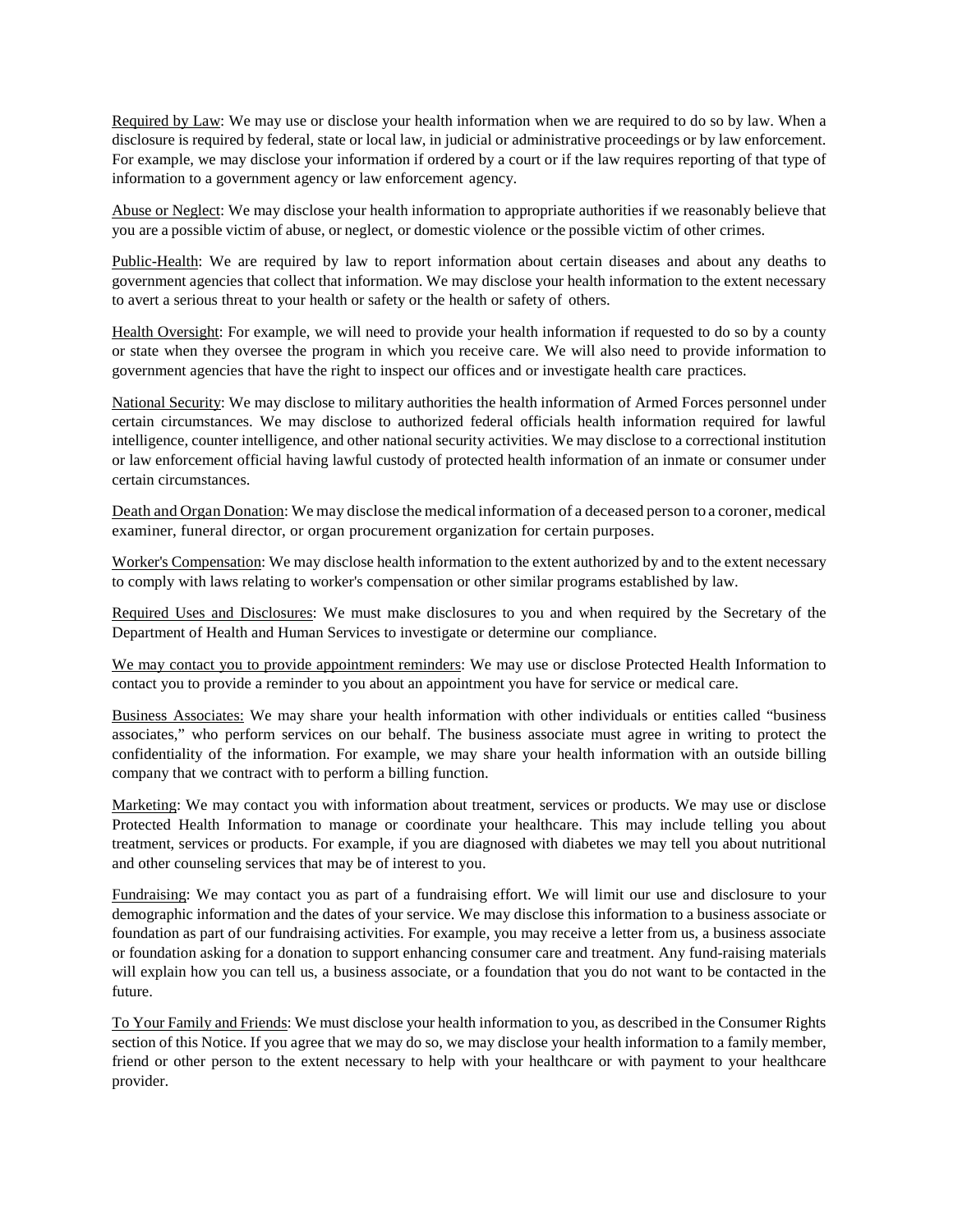Persons Involved in Care: We may use or disclose-health information to notify, or assist in the notification of (including identifying or locating) a family member, your personal representative or another person responsible for your care, of your location, your general condition, or death. If you are present, then prior to use or disclosure of your health information, we will provide you with an opportunity to object to such uses or disclosures. In the event of your incapacity or emergency circumstances, we will disclose health information based on a determination using our professional judgement disclosing only health information that is directly relevant to the persons involved in your healthcare. We will also use our professional judgement and our experience with common practice to make reasonable inferences of your best interest in allowing a person to pick up filled prescriptions, medical supplies, xrays, or other similar forms of health information.

Your Authorization: For uses and disclosures other than for treatment, payment or healthcare operations, and those listed above, you may give us your authorization to use your health information or to disclose it to anyone for any purpose. If you give us an authorization, you may revoke it in writing at any time. Your revocation will not affect any use or disclosures permitted by your authorization while it was in effect unless you give us a written authorization, we cannot use or disclose your health information for anyreason except those described in this Notice. You may also authorize us to share information with certain individuals who assist in or who are responsible for your care.

Psychotherapy Notes: We must obtain an authorization for any use or disclosure of psychotherapy notes, except to carry out the following treatment, payment, or health care operations: (1) use by the originator of the psychotherapy notes for treatment; (2) use or disclosure by the covered entity for its own training programs in which students, trainees, or practitioners in mental health learn under supervision to practice or improve their skills in group, joint, family, or individual counseling; or (3) use or disclosure by the covered entity to defend itself in a legal action or other proceeding brought by the individual. We may also use or disclose psychotherapy notes when required or permitted under law to the oversight of the originator of the psychotherapy notes.

## YOUR CONSUMER RIGHTS

Access: You have the right to look at or get copies of your health information, with limited exceptions. Generally, you may not see or receive a copy of psychotherapy notes or information that may not be released to you under other law. If we deny your request for protected health information, we will provide you a written explanation for the denial and your rights regarding the denial.

You may request that we provide copies in a format other than photocopies. We will use the format you request unless we cannot practicably do so. You must make a request in writing to obtain access to your health information. You may obtain a form to request access by using the contact information listed at the end of this Notice. Youmay alsorequest access by sending us a letter to the address at the end of this Notice. If you request copies, we will charge you the prevailing fee allowed bylawfor copying,stafftime to locate and copyyour health information, and postage if you want the copies mailed to you. If you request an alternative format, we will charge a cost-based fee for providing your health information in that format. If you prefer, we will prepare a summary or an explanation of your health information for a fee allowed by law.

Disclosure Accounting: You have the right to receive a list of instances in which we or our business associates disclosed your health information for purposes, other than treatment, payment, healthcare operations and certain other activities, for the last 6 years, but not before April 14, 2003. If you request this accounting more than once in a 12-month period, we may charge you a reasonable, cost-based fee for responding to these additional requests.

Restriction: You have the right to request that we place additional restrictions on our use or disclosure of your health information. We are not required to agree to these additional restrictions, but if we do, we will abide by our agreement (except in an emergency). When you have paid for your services out of pocket in full, we must grant your request for restricting information about those services with a health plan for purposes of payment or health care operations.